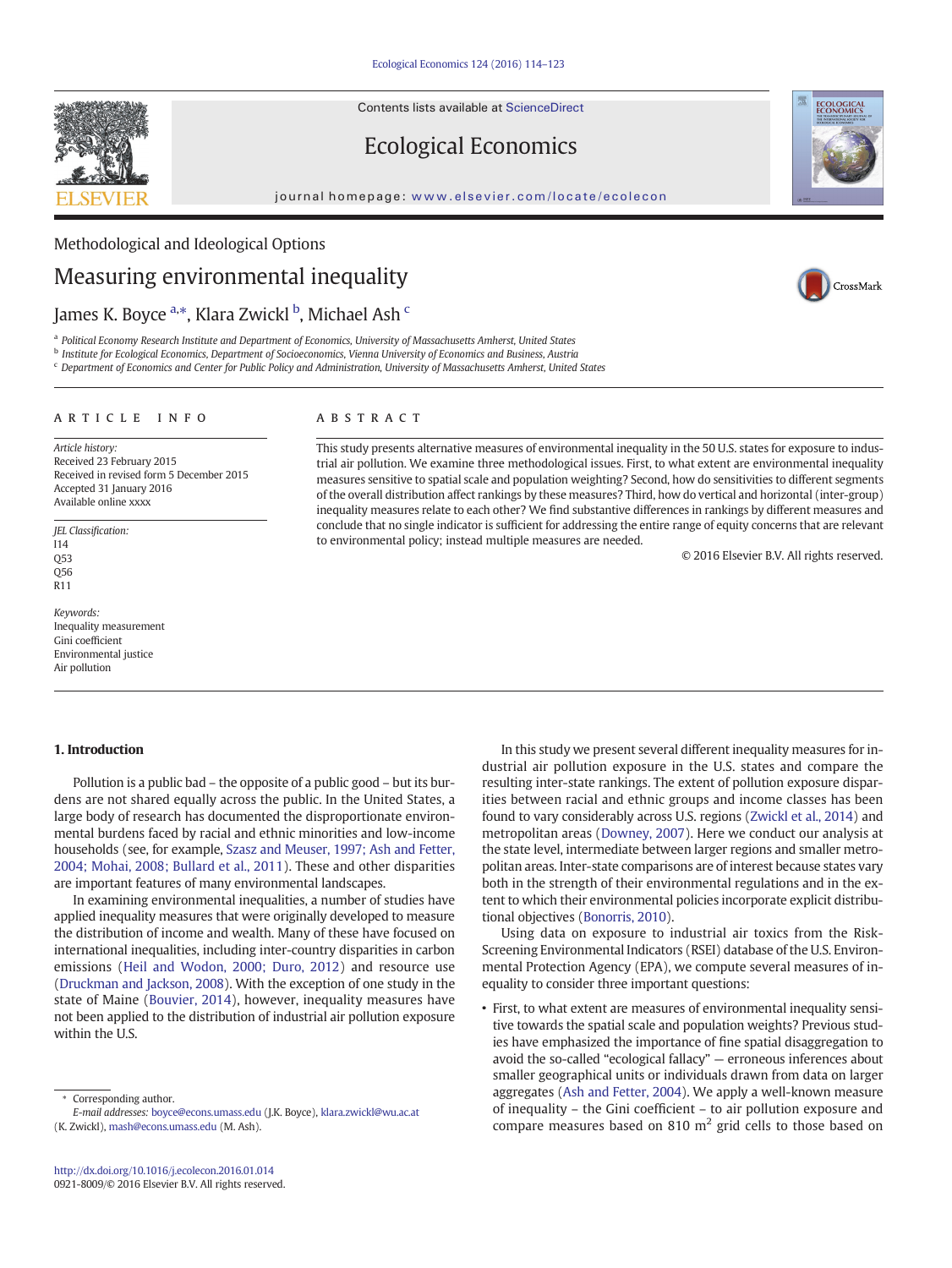(generally larger) census tracts to examine whether these alternative units of observation yield substantially different results. In addition, we examine the effect of weighting these spatial units by their population.

- Second, how do the sensitivities of inequality measures to different ranges of the distribution affect inter-state rankings? In the case of industrial air pollution, exposures often are concentrated at the top of the distribution: many households are exposed to relatively low levels, while a small percentage is exposed to very high levels. Researchers and policy makers may be particularly interested in measures that are more sensitive to differences within the upper range of the distribution.
- Third, how do inter-state rankings based on vertical inequality compare to rankings based on horizontal inequality? Vertical measures of inequality differentiate the population solely by the variable of interest (here, pollution exposure), whereas horizontal measures partition the population on the basis of other characteristics. Here we consider pollution exposure differences by minority status and income, criteria in the environmental justice policies of federal and state agencies.

Section 2 reviews motivations for measuring environmental inequality — why the distribution of environmental harm may matter as well as its overall magnitude. [Section 3](#page-2-0) discusses the data used in our analysis. [Section 4](#page-4-0) explains the methods used to calculate alternative measures of exposure inequality, and [Section 5](#page-5-0) presents the results of applying these to industrial air pollution exposure in the 50 states. [Section 6](#page-6-0) concludes with a discussion of the policy implications of our findings and potential avenues for further research on environmental inequality.

#### 2. Welfare Effects of Environmental Inequality

As scholars of income and wealth distribution have pointed out, the choice of inequality measures is not only a technical question but also depends on underlying notions of social welfare [\(Atkinson, 1970](#page-9-0)). Before discussing alternative measures, therefore, it is useful to consider the welfare implications of environmental inequality.

The distribution of environmental quality matters for social welfare for at least three reasons. The first is intrinsic, founded on the normative principle that every person has an equal right to a clean and safe environment. The second is instrumental: environmental quality can have important impacts on opportunities to lead a healthy and productive life, and equality of opportunities is widely accepted as a normative goal. The third, also instrumental, is that environmental quality can have important impacts on economic outcomes for individuals and communities, the distribution of which has been the primary concern of economists who study inequality. This section discusses these rationales with a focus on air pollution, which is characterized by the [World Health](#page-9-0) [Organization \(2014\)](#page-9-0) as "the world's largest single environmental health risk."

#### 2.1. Intrinsic Value of Environmental Equity

The normative principle that every person has the right to a clean and safe environment has been widely affirmed in recent decades in the most fundamental of legal documents, national constitutions. The post-apartheid Constitution of the Republic of South Africa, for example, states: "Every person shall have the right to an environment which is not detrimental to his or her health or well-being." The Constitution of Argentina similarly affirms, "All residents enjoy the right to a healthy, balanced environment." The Constitution of Chile guarantees to all persons "the right to live in an environment free from contamination." The Constitution of Portugal provides, "Everyone shall have the right to a

healthy and ecologically balanced human environment and the duty to defend it."<sup>1</sup>

The U.S. Constitution does not explicitly guarantee the right to a clean and safe environment, but implicit endorsement of this principle is "already contained in the thousands of pages of federal environmental statutes and regulations now on the books" [\(Meltz, 1999](#page-9-0)). The Clean Air Act, for example, directs the EPA to promulgate and enforce ambient air quality standards, "the attainment and maintenance of which … are requisite to protect the public health."<sup>2</sup> Explicit affirmations of the right to a clean and safe environment were added to a number of U.S. state constitutions starting in the 1970s. The Massachusetts Constitution states, "The people shall have the right to clean air and water." The Hawaii Constitution provides, "Each person has the right to a clean and healthful environment, as defined by laws relating to environmental quality, including control of pollution and conservation, protection and enhancement of natural resources." The Illinois Constitution affirms, "Each person has the right to a healthful environment." The Pennsylvania Constitution specifies, "The people have a right to clean air, pure water, and to the preservation of the natural, scenic, historic and esthetic values of the environment." The Montana Constitution states, in language that evokes the U.S. Declaration of Independence, "All persons are born free and have certain inalienable rights. They include the right to a healthful environment…".

By asserting the normative principle that all persons have a right to a clean environment, these provisions place an intrinsic value on the distribution of environmental quality. Regardless of how the practical matter of translating this goal into policies is handled – including the question of how clean the environment must be in order to qualify as "clean" – this principle implies that the environmental rights of some should not take precedence over the environmental rights of others.

Presidential Executive Order 12898, issued by Bill Clinton in 1994, directs each U.S. government agency to take steps to identify and rectify "disproportionately high and adverse human health or environmental effects of its programs, policies, and activities on minority populations and low-income populations," explicitly inscribing equity across groups defined on the basis of race, ethnicity and economic status into federal environmental policy. Many states have also adopted environmental justice policies ([Bonorris, 2010\)](#page-9-0). In a proclamation marking the 20th anniversary of the executive order on environmental justice, President Barack Obama reaffirmed "every American's right to breathe freely, drink clean water, and live on uncontaminated land" [\(Obama, 2014\)](#page-9-0).

#### 2.2. Equality of Opportunity

A second motivation for concern about environmental inequality is its impact on equality of opportunity, which is widely accepted as a normative goal. "Much more important than inequality of outcomes among adults is inequality of opportunity among children," write the authors of the World Bank's Human Opportunity Index, noting that "the idea of giving people equal opportunity early in life, whatever their socioeconomic background, is embraced across the political spectrum" ([Barros](#page-9-0) [et al., 2009, p. xvii](#page-9-0)).

Children are especially vulnerable to the health impacts of pollution, and environmental quality can significantly affect a child's life chances [\(Currie, 2011](#page-9-0)). The impacts extend to the odds of survival. For example, a study of the impact of reduced air pollution in the U.S. during the 1981–82 recession found that for each one percent decrease in total suspended particulates, infant mortality declined by 0.35% ([Chay and](#page-9-0) [Greenstone, 2003](#page-9-0)). Emissions controls implemented by the state of California are estimated to have prevented approximately 1000 infant deaths from carbon monoxide exposure in the 1990s ([Currie and](#page-9-0) [Neidell, 2005](#page-9-0)).

 $^{\rm 1}$  Similar statements appear in the Constitutions of many other nations. For examples and discussion, see [Popovic \(1996\)](#page-9-0).

<sup>2</sup> 42 U.S. Code §7409 — National primary and secondary ambient air quality standards.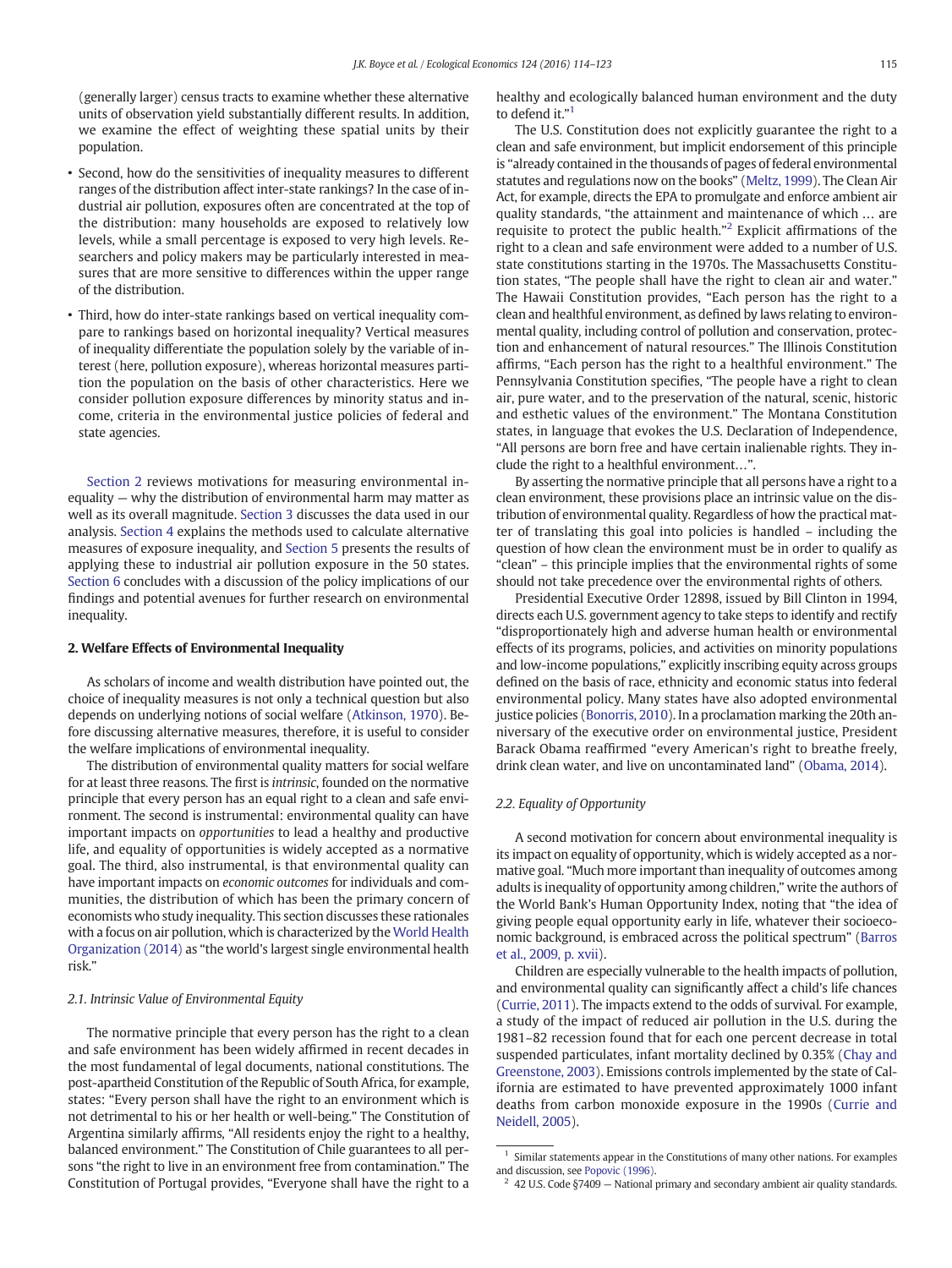<span id="page-2-0"></span>Air pollution also has adverse impacts on fetal health ([Currie et al.,](#page-9-0) [2009b](#page-9-0)). Researchers have concluded that "a substantial proportion of cases of low birthweight at term could be prevented in Europe if urban air pollution was reduced" ([Pedersen et al., 2013\)](#page-9-0). Fetal exposure to industrial chemicals has been linked to neurodevelopmental disabilities including autism, attention-deficit hyperactivity disorder, dyslexia and other cognitive impairments ([Grandjean and Landrigan, 2014](#page-9-0)).

Exposure to airborne toxics has been found to have statistically significant negative effects on school test scores in metropolitan Los Angeles ([Pastor et al., 2002, 2004\)](#page-9-0). A study in Louisiana found that proximity to Toxics Release Inventory (TRI) facilities and high-volume emitters of developmental neurotoxins is significantly related to school performance [\(Lucier et al., 2011\)](#page-9-0). Even transitory exposure to high levels of airborne particulates on exam days has been shown to have significant adverse impacts on student performance on high-stakes tests, leading in turn to negative effects on post-secondary education and adult earnings [\(Lavy et al., 2014](#page-9-0)).

A further pathway by which air pollution affects educational opportunities is by causing school absences due to asthma and other illnesses. A study of elementary and middle school children in Texas found that air pollution had significant adverse effects on school attendance [\(Currie et al., 2009a\)](#page-9-0). A Michigan study found that schools located in neighborhoods with the highest industrial air pollution levels had the lowest attendance rates as well as the highest proportions of students who failed to meet state educational testing standards, after controlling for effects of other variables [\(Mohai et al., 2011](#page-9-0)).

#### 2.3. Equality of Economic Outcomes

The distribution of pollution also has impacts on the distribution of economic outcomes, via impacts on property values, days lost from work and health costs. Air pollution has long been known to reduce property values ([Anderson and Crocker, 1971](#page-9-0)). Housing values within a one-mile radius have been found to decrease by 1.5% when a TRI facility opens and to rise by 1.5% when one closes [\(Currie et al., 2015\)](#page-9-0). Air quality improvements following implementation of the Clean Air Act led to an estimated \$45 billion increase in housing values in the 1970s [\(Chay and Greenstone, 2005\)](#page-9-0).

Air pollution also results in lost workdays. An analysis by EPA scientists estimated that airborne particulate matter from industrial point sources is responsible for 1.6 million lost workdays annually in the U.S. ([Fann et al., 2013\)](#page-9-0). Exposure to air pollution has also been shown to have statistically significant adverse impacts on worker productivity [\(Graff Zivin and Neidell, 2012\)](#page-9-0).

The health costs of air pollution are large and unequally distributed. Announcing its Mercury and Air Toxics Standards for power plants in December 2014, the EPA estimated that they will yield annual health benefits valued at between \$37 billion and \$90 billion, and that these are "especially important to minority and low income populations who are disproportionately impacted by asthma and other debilitating health conditions" [\(U.S. EPA, 2014\)](#page-9-0).

The well documented inverse relationship between health and socioeconomic status may arise in part from differences in pollution exposure (Evans [and Kantrowitz, 2002\)](#page-9-0). A study of New York City's Bronx borough found that poor and minority populations are more likely to live in proximity to noxious land uses, including TRI facilities, and that this is associated with a 66% increase in the likelihood of hospitalization for asthma [\(Maantay, 2007](#page-9-0)). Exposure to multiple hazards has cumulative impacts [\(Brender et al., 2011](#page-9-0)), and interactions with vulnerabilities linked to socioeconomic status can exacerbate health effects of environmental hazards [\(Morello-Frosch et al., 2011\)](#page-9-0).

#### 3. Mapping Exposure to Industrial Air Toxics in the United States

We measure industrial air toxics exposure using geographic microdata from the U.S. EPA's Risk Screening Environmental Indicators (RSEI version 2.3.1) model for the year 2010. The RSEI model is based on TRI data on air releases of more than 400 chemicals from more than 15,000 facilities. The model maps the dispersion of these releases, incorporating information on stack heights, exit gas velocities, wind patterns, and chemical decay rates in order to estimate ambient concentrations in grid cells, each 810  $m<sup>2</sup>$ , within a 50-km radius around each facility. To measure total exposure aggregated across chemicals RSEI uses toxicity weights based on chronic human health effects.

The RSEI data provide the best available measure of exposure to industrial air toxics. The data do not include emissions from mobile sources and small point sources, which also contribute to overall air pollution. In the communities that face the most severe air pollution burdens, however, the industrial point sources included in the RSEI database often loom large [\(Boyce and Pastor, 2012\)](#page-9-0).

Median household exposure to industrial air toxics varies widely across the states, as shown in [Fig. 1](#page-3-0)a. The highest median exposure (in Utah) is roughly one thousand times more than the lowest (in Vermont). To examine intra-state variations, we first calculate toxicityweighted exposures for each of the state's RSEI grid cells, aggregated across all facilities whose releases impact that cell. We use a crosswalk to map the grid-cells to census blocks, which are the finest level of spatial resolution in the U.S. Census.We then compute exposure at the level of census tracts, calculated as the area-weighted average of exposure in the tract's constituent blocks. $3$  We find that exposure is distributed quite unevenly within states, as well as across them, as shown in [Fig. 1b](#page-3-0). For example, the same state may include census tracts that rank both in the highest and lowest national exposure quintiles.

When measuring inequality in the distribution of income and wealth, the unit of observation typically is the individual or the household. In the case of spatial variables, such as pollution exposure, the choice of the unit of observation for measuring inequality is less straightforward. To guard against the "ecological fallacy" – where conclusions drawn from aggregate data do not apply at finer levels of disaggregation – it is desirable to base calculations on the smaller units of observation. It the present case, the smallest unit is the 810 m  $\times$  810 m RSEI grid cell. There are roughly 15 million grid cells nationwide, 9.7 million of which are exposed to industrial air pollution according to the RSEI model. Although grid cells have a fixed area, their population density can vary greatly.

Alternatively, we can compute inequality measures using the 74,002 census tracts as the unit of observation. Census tracts often correspond to what residents consider to be their "neighborhoods," and for this reason inequality measures constructed on this basis are of intrinsic interest.<sup>4</sup> Tracts are constructed by the Census Bureau to include roughly 4000 persons each; hence they vary in area due to differences in population density. Although grid cells generally provide finer spatial resolution, tracts are smaller than grid cells in densely populated urban areas. The number of grid cells per census tract ranges from 0.06 in densely populated neighborhoods of New York City and Boston to tens of thousands in parts of western states such as Nevada and Alaska.

The choice of whether to define spatial units on the basis of equal area or equal population is important from a policy standpoint as well for inequality measurement. Disparities across units of equal area could be reduced by prioritizing the most polluted areas, regardless of how many people live there. Such a policy approach could be justified on the normative premise that each individual should have equal access to environmental quality, regardless of the population density in the place they reside. Disparities across units of equal population could be reduced by prioritizing areas that are more densely populated, even if

 $3$  We censor pollution exposure at the nationwide population-weighted 97th percentile (that is, we cap exposure at this value) to reduce the sensitivity of our results to outliers.

<sup>4</sup> Census tracts have been used as proxies for neighborhoods in analyzing environmental disparities [\(Zwickl and Moser, 2014\)](#page-9-0), housing segregation [\(Brueckner and Rosenthal,](#page-9-0) [2009\)](#page-9-0), unemployment ([Topa, 2001](#page-9-0)) and subprime credit markets [\(Richter and Craig,](#page-9-0) [2013\)](#page-9-0).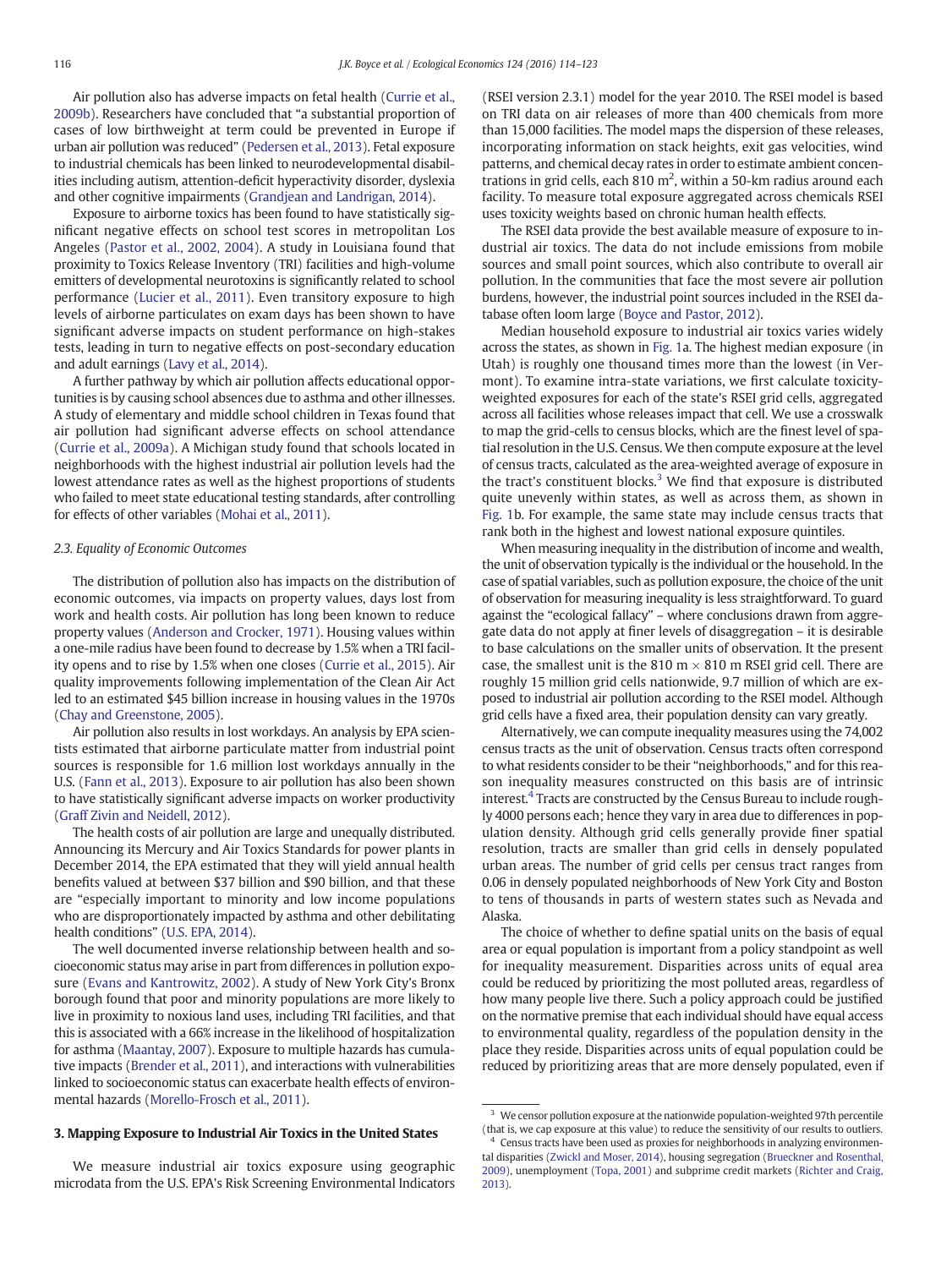<span id="page-3-0"></span>

Fig. 1. a: Industrial air toxic exposure by state. b: Industrial air toxic exposure by census tract.

they are not the most polluted. Such an approach could be justified on the normative premise that environmental policy should maximize the sum total of human health benefits.

Here our focus is the distribution of pollution exposure across the population. For this reason we use population weights in calculating our inequality measures. Because grid cells generally are smaller than census tracts, a comparison between population-weighted inequality measures calculated on these two spatial bases can shed light on how much inequality arises from within-tract variations. In the case of income inequality, comparisons of measures calculated on the basis of tract-level versus household-level data show that a substantial component of overall inequality in the U.S. is attributable to within-tract differences ([Galbraith and Hale, 2008](#page-9-0)). In the case of exposure inequality, within-tract variation is likely to be less important, an expectation confirmed in our results.

To measure horizontal inequality, we partition households on the basis of income and demographic variables obtained from the American Community Survey (ACS), using five-year averages for the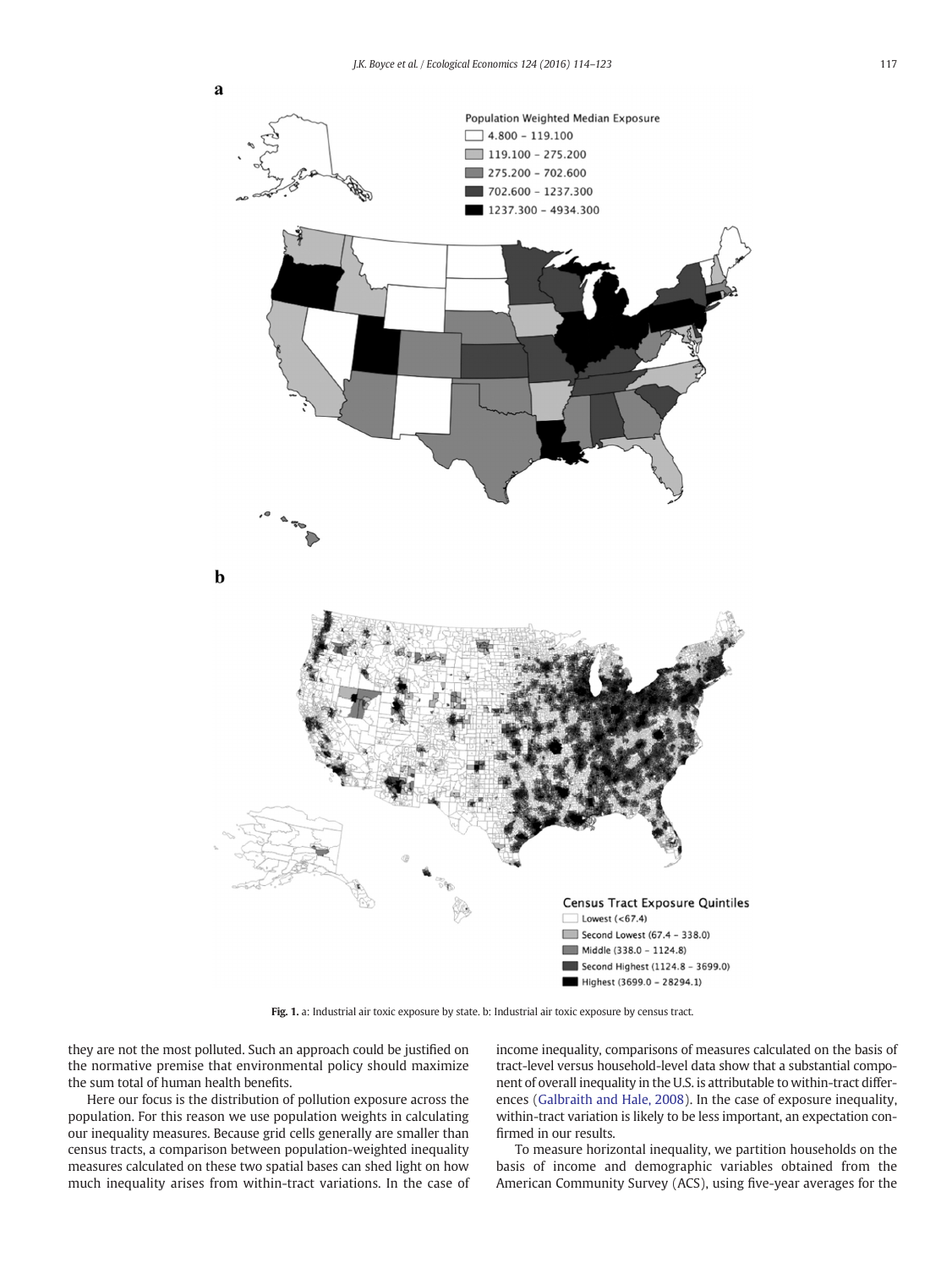<span id="page-4-0"></span>years 2006–2010. The census tract is the finest level of disaggregation available for these variables.

#### 4. Environmental Inequality Measures

In this study we compare seven alternative measures of environmental inequality, calculated using the methods described in this section.

#### 4.1. Vertical Inequality

Measures of vertical inequality rank individuals on the basis of the variable of concern (here, pollution exposure) and then summarize the extent of differences among them.

#### 4.1.1. Gini Coefficient

The Gini coefficient is widely used to measure inequality in the distribution of income, expenditure and wealth ([Dorfman, 1979; Cowell,](#page-9-0) [1995\)](#page-9-0). We calculate the Gini coefficient for exposure by means of the following formula (using Stata's ineqdeco package):

$$
Gini = 1 + \left(\frac{1}{n}\right) - \left[\frac{2}{\text{MEANEXP} * n^2}\right] \sum_{i=1}^{n} [(n-i+1) * EXPOSURE_i]
$$

where EXPOSURE; is industrial air toxics exposure in census tract (or grid cell) *i*;  $n =$  the number of tracts (or cells), indexed in non-decreasing order; and MEANEXP is the mean exposure for all tracts (or cells). The Gini coefficient lies in the interval between zero and one, with higher values denoting greater inequality.

While the Gini coefficient satisfies key properties of inequality measures (mean independence, population size independence, symmetry, and Pigou-Dalton transfer sensitivity; see [Haughton and Khandker,](#page-9-0) [2009\)](#page-9-0), it is more sensitive to changes in the middle of the distribution than to changes at the tails ([Atkinson, 1970; Duro, 2012](#page-9-0)).

#### 4.1.2. Theil Index and Generalized Entropy Measure

The Generalized Entropy (GE) family of inequality measures vary in their sensitivity to changes at different ranges of the distribution. The GE(1) measure, more commonly known as the Theil index, is most sensitive to the middle range, like the Gini coefficient. The Theil index is calculated as follows:

$$
Theil = \sum_{i=1}^{n} \left(\frac{w_i}{N}\right) \left(\frac{EXPOSURE_i}{MEANEXP}\right) \log \left(\frac{EXPOSURE_i}{MEANEXP}\right)
$$

where  $w_i$  is the population weight for census tract *i*; and  $N = \sum_{i=1}^{n} w_i$ .

We also calculate a second GE measure, GE(2), that is more sensitive to changes in the upper range of the distribution:

$$
GE(2)=\frac{1}{2}*\Bigg[\Bigg(\sum_{i=1}^n\Big(\frac{w_i}{N}\Big)\Bigg(\frac{EXPOSURE_i}{MEMEXP}\Bigg)^2\Bigg)-1\Bigg].
$$

The values of GE measures in principle can range between zero and infinity, with a higher value again reflecting greater inequality.

#### 4.2. Horizontal Inequality

Measures of horizontal inequality partition the population into groups based on characteristics other than the variable of distributional concern, and then calculate between-group differences in the variable. Here we define groups on the basis of (i) race and ethnicity, distinguishing between Anglo whites and "minorities"; and (ii) income, distinguishing between households with incomes above and below the federal poverty line. Horizontal inequality along these axes is an



Fig. 2. Horizontal inequality ratios by exposure percentile.

explicit policy concern in U.S. federal and state environmental justice mandates.<sup>5</sup>

#### 4.2.1. Ratios of Medians

To compare exposures of racial and ethnic minorities to those of non-Hispanic whites (hereafter, simply "whites"), and to compare exposures of the poor to those of the nonpoor, we first calculate exposure levels for each population group:

$$
EXPOSURE_j = \sum_{i=1}^{n} (EXPOSURE_i * TOTALPOP_i * X_{ij}) / \sum_{i=1}^{n} (TOTALPOP_i * X_{ij})
$$

where subscript *j* indexes the population group; and  $X_{ij}$  is the share of group  $j$  in the population of census tract  $i$ . This yields separate exposure distributions for each group.

Our first horizontal inequality measure is the ratio at the medians of the group exposure distributions: the minority/white median exposure ratio and the poor/nonpoor median exposure ratio.

#### 4.2.2. Ratios of 90th Percentiles

Between-group exposure ratios may vary across the distributions, as illustrated in Fig. 2. At the national level, the minority/white exposure ratio is fairly constant: across the two distributions, the exposures of minorities are roughly 50% above those of whites. The poor/nonpoor ratio, however, rises with the exposure percentiles. At the lower end of the distributions, the poor face less exposure than the nonpoor, perhaps reflecting their residence in locations with very low levels of industrial activity; but at the upper end, the exposures of the poor are roughly 50% higher than those of the nonpoor.

Because the distribution of industrial air pollution exposure is highly skewed – the top quintile of census tracts nationwide accounts for more than 80% of the total pollution load – horizontal inequality at the upper end of the distributions is of particular interest. To assess betweengroup inequalities in this range, we report the minority/white and poor/nonpoor ratios at the 90th percentiles of exposure.

<sup>5</sup> Some authors have suggested that people may voluntarily choose to trade off environmental quality for higher incomes, such that those who live in more polluted locations (where they can earn higher incomes) are not worse off in terms of net welfare ([Millimet and Slottje, 2002](#page-9-0)). Others maintain that income and environmental quality are incommensurable, so the gains in the former cannot compensate for losses of the latter [\(Heinzerling and Ackerman, 2005; Khaw et al., 2015](#page-9-0)). If horizontal inequality measurement shows that people with lower incomes generally face more pollution exposure, rather than less, the question of whether the two variables can offset each other becomes less relevant for welfare comparisons.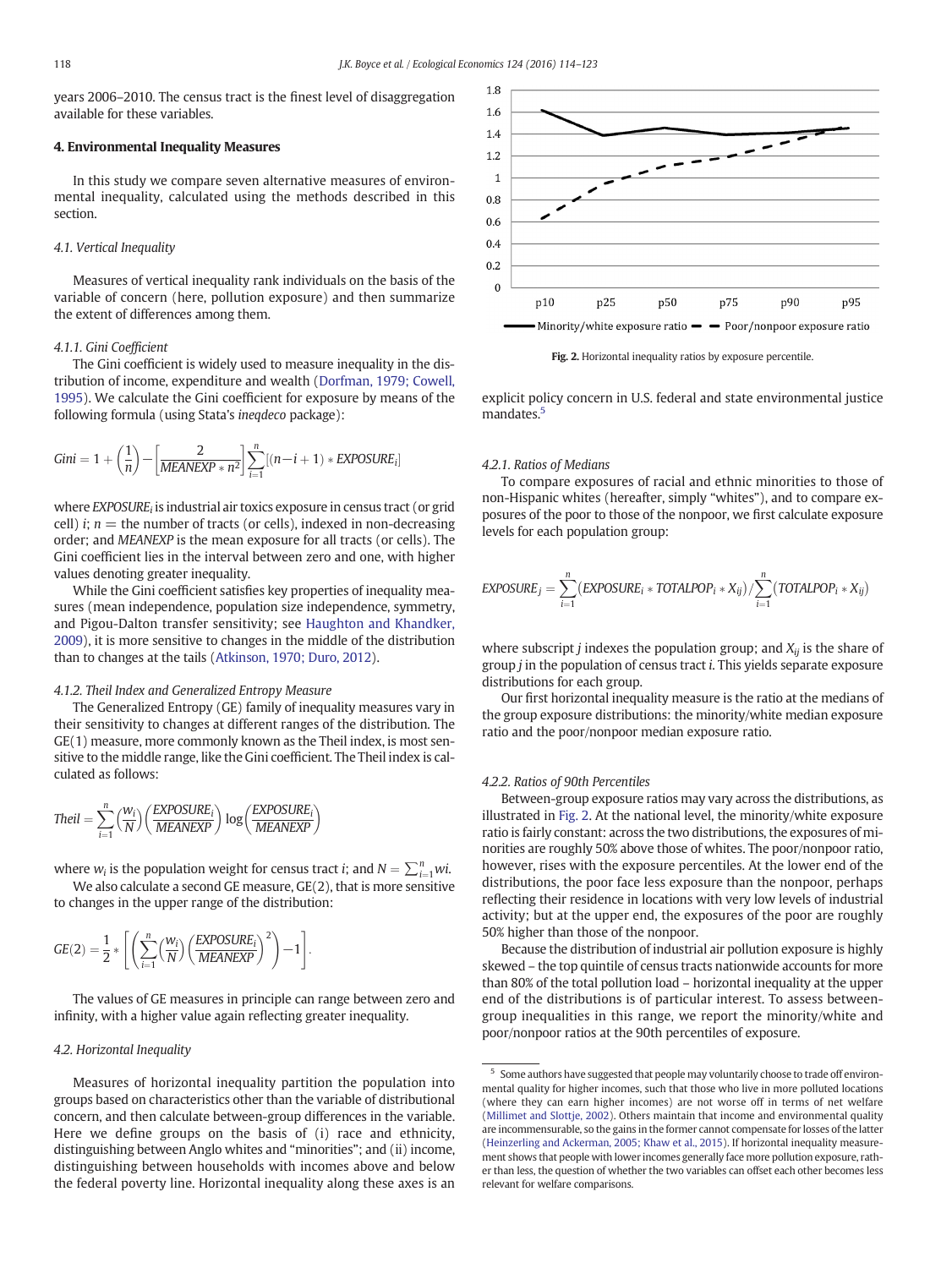#### <span id="page-5-0"></span>Table 1

Gini coefficients: Spearman rank correlations.

|                                                  | Between-tract<br>exposure Gini | Between-cell exposure Gini<br>(unweighted) | Between-cell exposure Gini<br>(population-weighted) | Between-tract<br>income Gini | Individual<br>income Gini |
|--------------------------------------------------|--------------------------------|--------------------------------------------|-----------------------------------------------------|------------------------------|---------------------------|
| Between-tract exposure Gini                      | 1.00                           |                                            |                                                     |                              |                           |
| Between-cell exposure Gini (unweighted)          | 0.58                           | 1.00                                       |                                                     |                              |                           |
| Between-cell exposure Gini (population weighted) | 1.00                           | 0.59                                       | 1.00                                                |                              |                           |
| Between-tract income Gini                        | $-0.26$                        | $-0.24$                                    | $-0.29$                                             | 1.00                         |                           |
| Individual income Gini                           | $-0.21$                        | $-0.43$                                    | $-0.23$                                             | 0.78                         | 1.00                      |

#### 5. Results

This section applies the inequality measures described above to industrial air pollution exposure for U.S. states. In calculating Gini coefficients, we examine the effects of taking census tracts versus RSEI grid cells as the units of observation, and the impact of population weights on grid cell-based Ginis. We also compare Gini coefficients for exposure inequality to those for income inequality. We then present the Theil index and the GE(2) measures to examine how sensitivity to different ranges of the distribution affects vertical inequality measures. Turning to horizontal inequality, we present the median and p90 exposure ratios to examine disparities between minorities and whites and between the poor and nonpoor. We then examine correlations between vertical and horizontal exposure inequality. Finally we examine correlation between exposure inequality and inter-state variations in exposure levels.

#### 5.1. Gini Coefficients

Three variants of the environmental Gini coefficient are reported in [Table A.1](#page-7-0). Those in the first column are based on tract-level data; those on the second column are based on unweighted grid cells; those in the third column are based on grid cells with population weights. $6$ For comparison, we also report Gini coefficients for income calculated from tract-level data and household-level data in the last two columns.

The results show high degrees of environmental inequality. The between-tract Gini is 0.76 at the national level, and it is 0.70 or higher in more than half of the states. The unweighted between-cell Gini is 0.93 at the national level, and it is higher than the between-tract Gini in almost all states. When we apply population weights to the calculation of between-cell Ginis, the results are nearly identical to the between-tract Ginis. This implies that intra-tract variations in exposure are minor compared to between-tract variation. The choice between census tracts and grid cells as a basis for computing exposure Ginis is therefore of little consequence if we are interested in inequality across the population rather than across areal units.

The situation is quite different in the case of income Ginis. Comparing Ginis that we calculated on the basis of median tract income to Ginis calculated from household-level data by the U.S. Census Bureau (both based on 2010 ACS data), we find a marked difference between the two: the between-tract income Gini is 0.25 at the national level, compared to the household income Gini of 0.47, and at the state level the differences between them often are larger. This reflects the existence of substantial intra-tract variations in incomes, consistent with the earlier findings of [Galbraith and Hale \(2008\).](#page-9-0)

The Gini coefficient for exposure inequality is considerably higher than that for income inequality at the national level, and higher in all but two states. We can safely conclude on the basis of this evidence that exposure to industrial air toxics in the U.S. is more unequally distributed than income.

Table 1 presents Spearman rank correlations among the Gini coefficients. The between-tract exposure Gini and the population-weighted between-cell Gini are correlated almost perfectly, so hereafter we

#### Table 2

Three measures of vertical inequality: Spearman rank correlations.

|             | Gini | Theil index | GE(2) |
|-------------|------|-------------|-------|
| Gini        | 1.00 |             |       |
| Theil index | 0.98 | 1.00        |       |
| GE(2)       | 0.82 | 0.92        | 1.00  |

simply use tracts as the unit of analysis. The weak negative correlations between the Gini coefficients for exposure and income suggest that neither type of inequality can serve as a suitable proxy for the other.

#### 5.2. Theil Index and Generalized Entropy Measures

[Table A.2](#page-8-0) presents the Theil index and the GE(2) measures of vertical inequality, again calculated taking census tracts as the unit of analysis. In most cases the GE(2) measure is higher than the Theil index, indicating that greater sensitivity to exposure differences at the upper range of the distribution increases measured inequality.

Table 2 presents Spearman rank correlations for the tract-level Gini coefficient, the Theil index and the GE(2) measure. All three measures of vertical inequality are positively correlated. The correlation between the Gini coefficient and the Theil index is close to one, consistent with their sensitivity to differences in the middle range of the distribution.

#### 5.3. Horizontal Inequality: Median Exposure Ratios

[Table A.3](#page-8-0) presents our horizontal inequality measures. Nationwide, the minority/white median exposure ratio is 1.46. Horizontal income inequality between whites and minorities is roughly comparable in magnitude: the ratio of their median household incomes in 2010 was 1.4.<sup>7</sup> The median exposure ratio is less than one in only ten states, and less than 0.67 only in the Dakotas and Montana, where Native Americans, many of whom reside far from industrial facilities, comprise the largest minority. In six states – Arkansas, California, Kentucky, Michigan, Minnesota and Wisconsin – median minority exposure is more than three times greater than median white exposure.

The poor/nonpoor median exposure ratio nationwide is 1.11. Among the states it ranges from 0.35 in Idaho to 3.59 in Wyoming. This measure reflects the balance between two opposing effects. On the one hand, insofar as the presence of industry is correlated with higher incomes as well as higher pollution, the exposure of the poor would be expected to be less than that of the nonpoor, yielding a ratio smaller than one. On the other hand, insofar as more polluting facilities tend to be located in greater proximity to the lower-income neighborhoods within industrialized areas, this would yield a ratio greater than one. Their net effect appears to vary considerably from state to state. The ratio is less than 0.8 in nine states. It is above one in 26 states – and above three in Virginia and Wyoming – again indicating that higher pollution exposure often is not compensated by higher incomes.

 $6$  Although each census tract contains approximately the same number of individuals, they do not contain precisely the same number. For this reason, we also apply population weights in calculating the tract-level Ginis reported here.

<sup>7</sup> Calculated from [DeNavas-Walt et al. \(2011\),](#page-9-0) [Table A.1,](#page-7-0) "Income and Earnings Summary Measures by Selected Characteristics: 2007 and 2010."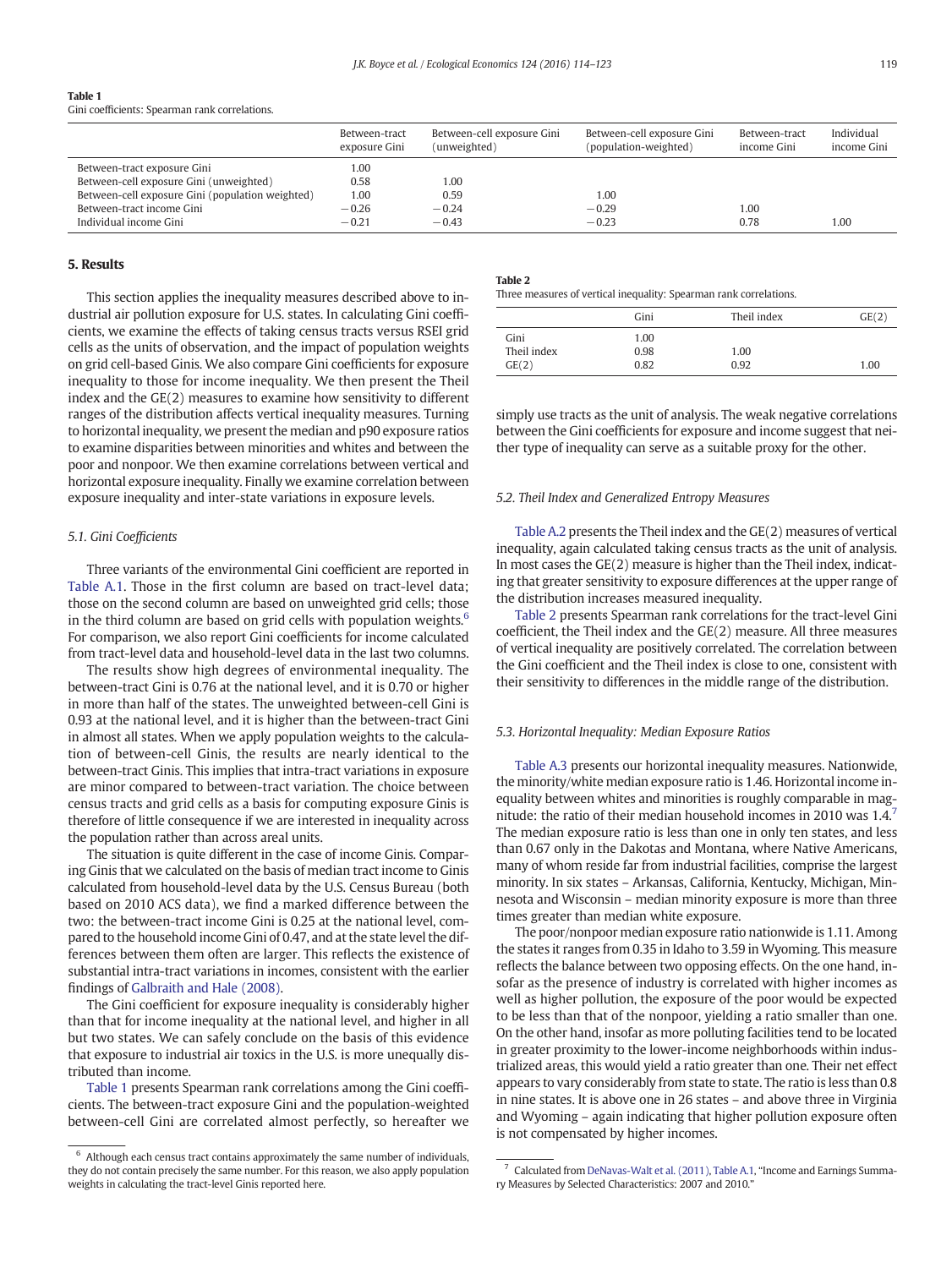#### <span id="page-6-0"></span>Table 3

Horizontal and vertical inequality: Spearman rank correlations.

|                       | Gini    | GE(2)   | Minority/white median | Minority/white p90 | Poor/nonpoor median | Poor/nonpoor p90 |
|-----------------------|---------|---------|-----------------------|--------------------|---------------------|------------------|
| Gini                  | 1.00    |         |                       |                    |                     |                  |
| GE(2)                 | 0.82    | 1.00    |                       |                    |                     |                  |
| Minority/white median | $-0.32$ | $-0.37$ | 1.00                  |                    |                     |                  |
| Minority/white p90    | $-0.15$ | $-0.28$ | 0.54                  | 1.00               |                     |                  |
| Poor/nonpoor median   | $-0.24$ | $-0.13$ | 0.42                  | 0.06               | 1.00                |                  |
| Poor/nonpoor p90      | 0.13    | 0.03    | 0.31                  | 0.49               | 0.33                | 1.00             |

#### 5.4. Horizontal Inequality: 90th Percentile Exposure Ratios

Comparisons at the 90th percentiles for each group yield a minority/ white exposure ratio of 1.41 and a poor/nonpoor exposure ratio of 1.33 at the national level. The range of variation among states in the 90th percentile ratios is somewhat narrower than in the median ratios. Four states (Arkansas, Georgia, Illinois and Kentucky) have minority/ white p90 ratios above 2.0, two (Virginia and Missouri) have poor/nonpoor p90 ratios above 2.0.

#### 5.5. Correlations Among Exposure Inequality Measures

Table 3 presents Spearman rank correlation coefficients for the four horizontal inequality measures and the Gini and GE(2) measures of vertical inequality. In general, the correlations amongst them are fairly low, implying that inter-state rankings of environmental inequality can be quite sensitive to the choice of a measure. The strongest positive correlations are between the two measures of vertical inequality (0.82) and between the two measures of minority/white inequality (0.54). Correlations across measures of the two dimensions of horizontal inequality – the minority/white and poor/nonpoor ratios – are also positive, but not as strong.

The correlations between vertical and horizontal inequality measures are weak, and in many cases they are negative. One might have expected, a priori, that states with greater vertical inequality – that is, a wider range of exposure across the entire population – would also tend to show greater horizontal inequalities between groups defined on the basis of minority status or income. To illustrate that this is not necessarily true, in Fig. 3 we compare the percentile-wise exposures for minorities and whites in two states, Ohio and Virginia. Ohio has a relatively low Gini and relatively high minority/white median ratios, while Virginia has the opposite. The contrast implies that multiple measures of exposure inequality are necessary to capture its different dimensions. $8$ 

#### 5.6. Correlations Between Levels and Inequality

Table 4 presents correlations between our exposure inequality measures and exposure levels at the median and the 90th percentile of the state's distribution.<sup>9</sup> The negative correlations between exposure levels and vertical inequality mean that industrial air pollution exposure tends to be distributed more unequally in states with less of it. This reflects the fact that some states (for example, Alaska and Vermont) have very low exposure levels in most tracts but substantial exposure levels in a few.

Minority/white exposure ratios, on the other hand, are positively correlated with exposure levels; that is, pollution exposure tends to be higher in states where it is more strongly concentrated in minority communities. This is consistent with the previous finding that in U.S. metropolitan areas with greater minority/white pollution exposure discrepancies, whites as well as minorities have higher exposures than in metropolitan areas with smaller discrepancies ([Ash et al., 2013\)](#page-9-0). Causal explanations for this relationship could run in either or both directions: environmental regulation may tend to be weaker in states where pollution burdens fall more heavily on minorities, and there may be a greater tendency to shift pollution burdens onto minority communities in states with more pollution. Both explanations suggest that racial and ethnic disparities in political power can have important consequences for state environmental policies.

#### 6. Policy Implications and Avenues for Future Research

This analysis of the distribution of industrial air pollution exposure in the U.S. demonstrates the multi-dimensionality of environmental inequality. Comparing a number of alternative measures of vertical and horizontal (between-group) inequality we find that these can often yield quite different inter-state rankings of environmental inequalities.

Comparing vertical inequality in the distribution of exposure to that in the distribution of income, we find much greater inequality in exposure. At the national level, the Gini coefficient for exposure in 2010 was 0.76, well above the Gini coefficient for income. Vertical inequality in



Fig. 3. Minority and white exposure by percentile: Ohio and Virginia.

#### Table 4

Exposure levels and exposure inequality: Spearman rank correlations.

| Median exposure | p90 exposure |
|-----------------|--------------|
| $-0.65$         | $-0.29$      |
| $-0.77$         | $-0.60$      |
| 0.47            | 0.38         |
| 0.36            | 0.38         |
| 0.07            | $-0.07$      |
| 0.18            | 0.23         |
| 1.00            | 0.86         |
|                 |              |

 $8$  Two further features of Fig. 3 deserve comment. First, more than 15% of Ohio's minority population lives in census tracts with exposure at or above the 97th national percentile (the level at which our exposure data are censored, flattening the curve). Second, the most exposed decile of whites in Virginia faces considerably higher exposure than the most exposed decile of minorities. As noted above, Virginia's poor/nonpoor median and p90 exposure ratios are above 3.0; taken together, these observations indicate disproportionately high exposures among poor whites in the state.

 $9\,$  Median and 90th percentile exposure levels are reported in the supplementary material that accompanies this paper.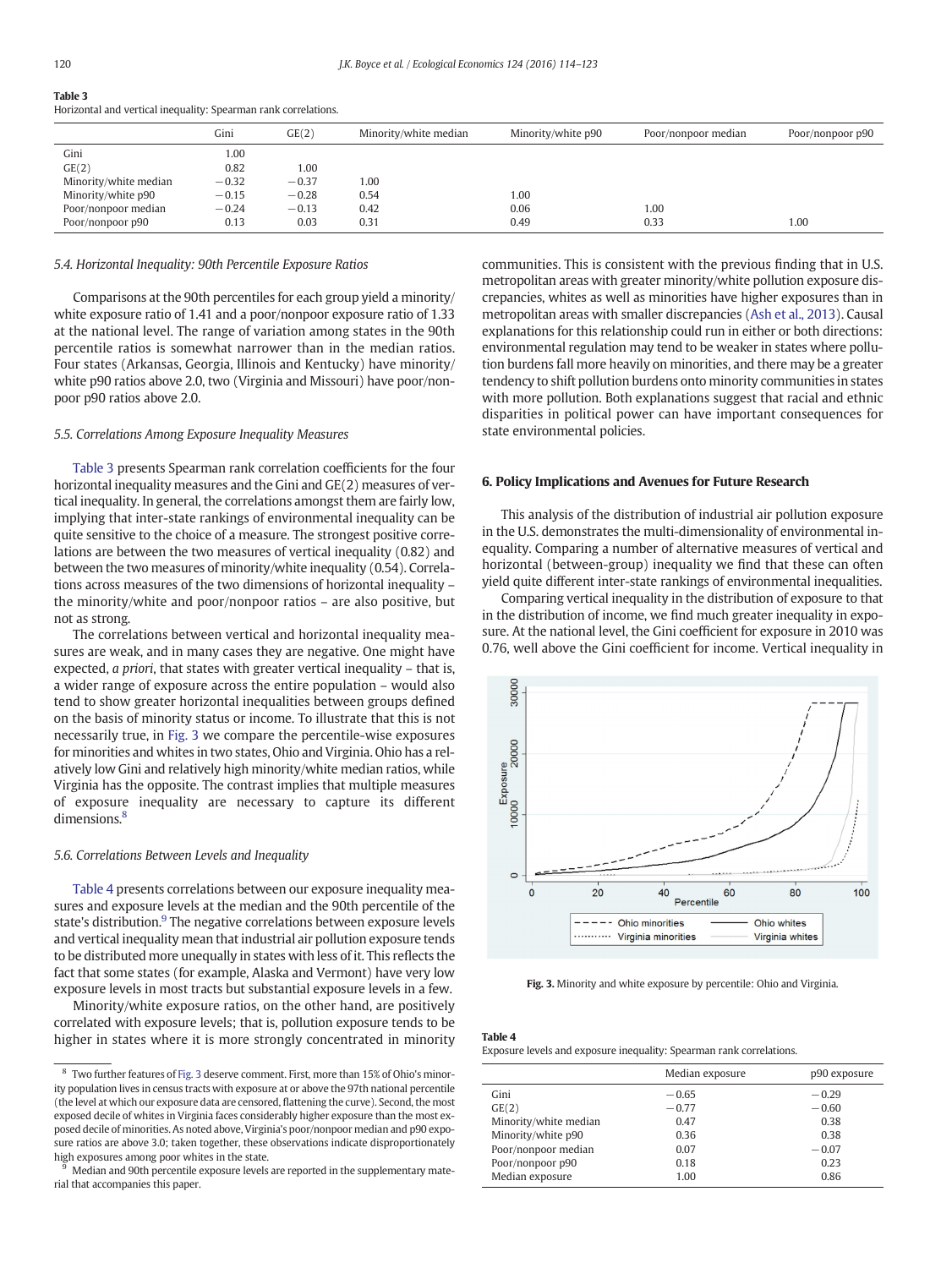<span id="page-7-0"></span>the distribution of exposure is a matter of concern if one accepts the normative principle that every person has an equal right to a clean and safe environment. Of course, the extent to which pollution exposures exceed levels judged to be "safe" is also important. Even in those states where the median exposure is relatively low, however, measures of vertical inequality can be of interest to assess the possibility that average measures may mask serious environmental risks in specific communities.

Environmental inequalities may be considered especially objectionable when those who face disproportionate harms are also disadvantaged in other respects. Environmental justice policies in the U.S. seek to remedy and prevent disproportionately environmental health impacts on minorities and low-income communities. For such policies, measures of horizontal inequality are of particular relevance.

When the distribution of environmental harm is highly skewed, as in the case of exposure to industrial air pollution, it is important to employ inequality measures that are sensitive to differences in the upper range of the distribution. To measure vertical inequality, the GE(2) measure may be preferable in this respect to the Gini coefficient or Theil index. To measure horizontal inequality, exposure ratios at the 90th percentile of the distributions may be preferable to exposure ratios at the medians.

However it is measured, inequality is only one of several relevant criteria for assessing environmental policy outcomes. No one would claim that social welfare would be improved by increasing pollution exposure in all census tracts until it equals that in the most exposed one, notwithstanding the fact that this would be one way to eliminate exposure inequality. But in deciding where to allow new pollution sources to be sited, or where to prioritize abatement and enforcement efforts among existing sources, impacts on environmental inequality may be

#### Appendix A

#### Table A.1

Gini coefficients for exposure and income.

a relevant policy criterion. The development of inequality measures to assist in the pursuit and evaluation of this objective can help to counter complacency about the existence of "sacrifice zones," communities burdened by exceptionally high pollution loads, and can help to catalyze greater attention among researchers and the public to the distribution of environmental quality.

Further research is needed to develop comparable measures for other types of environmental inequality, including exposure to mobile-source air pollution and to water pollution. Among other things, this will allow researchers to investigate whether variations in these aspects of environmental inequality are correlated with the variations in exposure inequality reported here. There is also scope for measuring and analyzing environmental inequality at other spatial scales, such as within metropolitan areas. Finally, measurement of environmental inequality creates possibilities for researchers to analyze its relationship to other variables of interest to social scientists and policy makers, such as residential segregation, voting behavior and state environmental policies.

#### Acknowledgments

Research for this paper was supported by the Institute for New Economic Thinking (INET) Grant No. INO13-00028 and by the National Science Foundation Grant No. SES-1060904. We are also grateful to the Research Database Complex (RDC) at Indiana University, funded by Shared University Research grants from IBM, Inc., for hosting the database for this project. We thank two anonymous referees for their helpful comments and suggestions.

|                | Exposure      |                          | Income                            |               |            |
|----------------|---------------|--------------------------|-----------------------------------|---------------|------------|
|                | Between-tract | Between-cell, unweighted | Between-cell, population-weighted | Between-tract | Individual |
| Alabama        | 0.73          | 0.80                     | 0.73                              | 0.21          | 0.47       |
| Alaska         | 0.91          | 1.00                     | 0.92                              | 0.17          | 0.42       |
| Arizona        | 0.76          | 0.96                     | 0.75                              | 0.26          | 0.46       |
| Arkansas       | 0.81          | 0.87                     | 0.81                              | 0.18          | 0.46       |
| California     | 0.80          | 0.96                     | 0.79                              | 0.29          | 0.47       |
| Colorado       | 0.71          | 0.95                     | 0.71                              | 0.22          | 0.46       |
| Connecticut    | 0.61          | 0.60                     | 0.60                              | 0.25          | 0.49       |
| Delaware       | 0.48          | 0.70                     | 0.49                              | 0.20          | 0.44       |
| DC             | 0.34          | 0.38                     | 0.35                              | 0.33          | 0.53       |
| Florida        | 0.72          | 0.78                     | 0.71                              | 0.24          | 0.47       |
| Georgia        | 0.70          | 0.76                     | 0.69                              | 0.23          | 0.47       |
| Hawaii         | 0.53          | 0.92                     | 0.55                              | 0.18          | 0.43       |
| Idaho          | 0.81          | 0.97                     | 0.81                              | 0.16          | 0.43       |
| Illinois       | 0.60          | 0.81                     | 0.59                              | 0.25          | 0.47       |
| Indiana        | 0.65          | 0.73                     | 0.65                              | 0.18          | 0.44       |
| Iowa           | 0.82          | 0.77                     | 0.82                              | 0.15          | 0.43       |
| Kansas         | 0.74          | 0.91                     | 0.73                              | 0.21          | 0.45       |
| Kentucky       | 0.71          | 0.77                     | 0.70                              | 0.20          | 0.47       |
| Louisiana      | 0.65          | 0.83                     | 0.64                              | 0.21          | 0.48       |
| Maine          | 0.77          | 0.86                     | 0.77                              | 0.14          | 0.44       |
| Maryland       | 0.69          | 0.75                     | 0.69                              | 0.22          | 0.44       |
| Massachusetts  | 0.63          | 0.70                     | 0.63                              | 0.21          | 0.48       |
| Michigan       | 0.68          | 0.90                     | 0.68                              | 0.21          | 0.45       |
| Minnesota      | 0.69          | 0.92                     | 0.68                              | 0.19          | 0.44       |
| Mississippi    | 0.82          | 0.85                     | 0.81                              | 0.19          | 0.47       |
| Missouri       | 0.77          | 0.90                     | 0.76                              | 0.20          | 0.46       |
| Montana        | 0.83          | 0.96                     | 0.85                              | 0.14          | 0.44       |
| Nebraska       | 0.67          | 0.85                     | 0.66                              | 0.18          | 0.43       |
| Nevada         | 0.85          | 0.97                     | 0.85                              | 0.22          | 0.45       |
| New Hampshire  | 0.63          | 0.85                     | 0.61                              | 0.14          | 0.43       |
| New Jersey     | 0.61          | 0.73                     | 0.60                              | 0.23          | 0.46       |
| New Mexico     | 0.80          | 0.97                     | 0.81                              | 0.23          | 0.46       |
| New York       | 0.59          | 0.82                     | 0.58                              | 0.29          | 0.50       |
| North Carolina | 0.79          | 0.81                     | 0.78                              | 0.21          | 0.46       |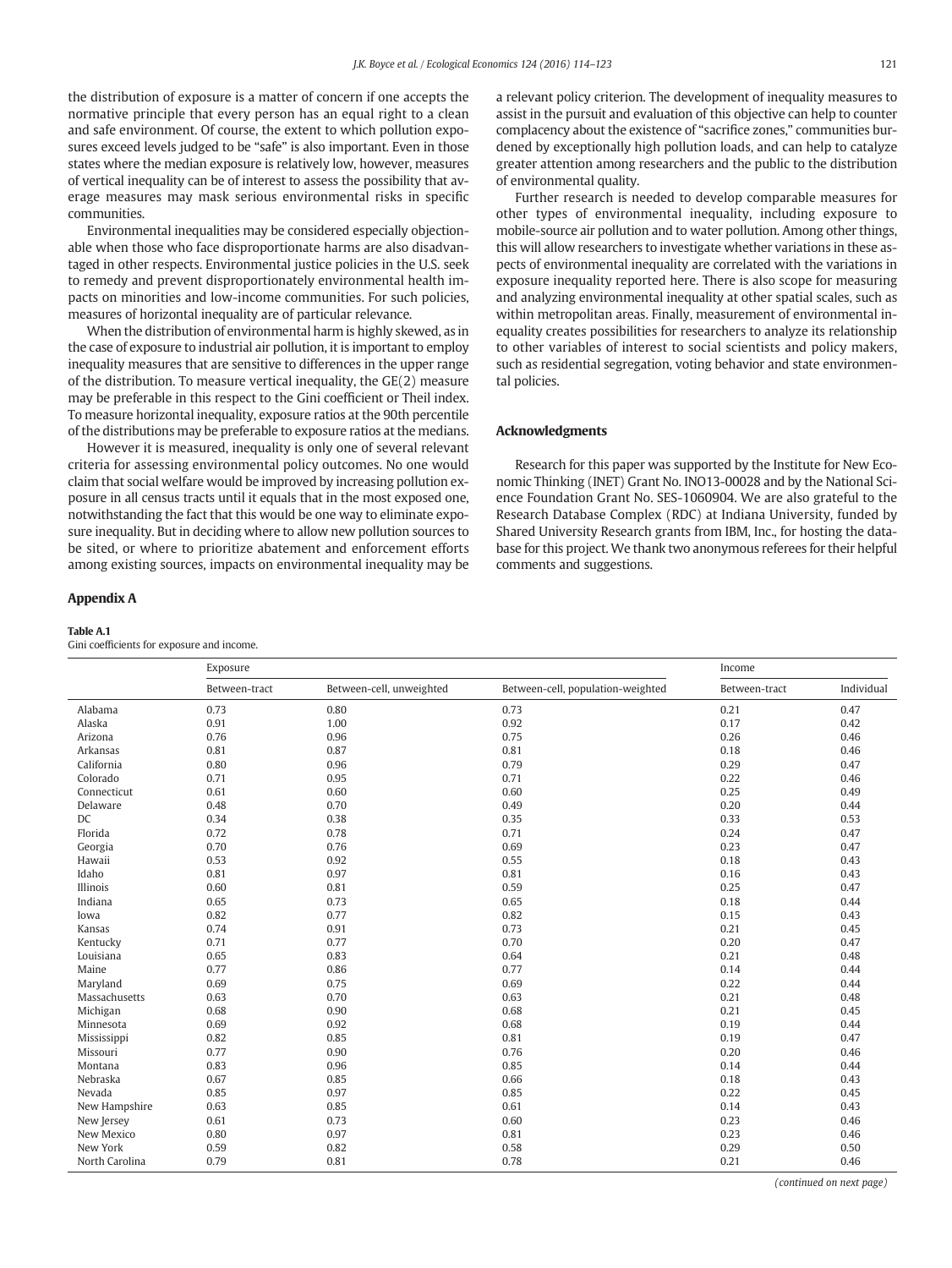#### <span id="page-8-0"></span>Table A.1 (continued)

|                | Exposure      | Income                   |                                   |               |            |
|----------------|---------------|--------------------------|-----------------------------------|---------------|------------|
|                | Between-tract | Between-cell, unweighted | Between-cell, population-weighted | Between-tract | Individual |
| North Dakota   | 0.77          | 0.94                     | 0.79                              | 0.13          | 0.43       |
| Ohio           | 0.59          | 0.68                     | 0.58                              | 0.20          | 0.45       |
| Oklahoma       | 0.76          | 0.88                     | 0.75                              | 0.20          | 0.45       |
| Oregon         | 0.64          | 0.95                     | 0.64                              | 0.18          | 0.45       |
| Pennsylvania   | 0.59          | 0.70                     | 0.58                              | 0.22          | 0.46       |
| Rhode Island   | 0.32          | 0.38                     | 0.34                              | 0.20          | 0.47       |
| South Carolina | 0.71          | 0.72                     | 0.70                              | 0.21          | 0.46       |
| South Dakota   | 0.86          | 0.92                     | 0.87                              | 0.17          | 0.44       |
| Tennessee      | 0.67          | 0.75                     | 0.66                              | 0.22          | 0.47       |
| Texas          | 0.75          | 0.93                     | 0.75                              | 0.28          | 0.47       |
| Utah           | 0.58          | 0.97                     | 0.57                              | 0.17          | 0.42       |
| Vermont        | 0.84          | 0.87                     | 0.86                              | 0.13          | 0.44       |
| Virginia       | 0.85          | 0.88                     | 0.85                              | 0.24          | 0.46       |
| Washington     | 0.72          | 0.91                     | 0.73                              | 0.21          | 0.44       |
| West Virginia  | 0.76          | 0.83                     | 0.75                              | 0.15          | 0.45       |
| Wisconsin      | 0.65          | 0.80                     | 0.65                              | 0.17          | 0.43       |
| Wyoming        | 0.78          | 0.93                     | 0.82                              | 0.13          | 0.42       |
| National       | 0.76          | 0.93                     | 0.76                              | 0.25          | 0.47       |

#### Table A.2

Generalized entropy measures of exposure inequality.

|                | Theil index | GE(2) | Horizontal measures of exposure inequality. |                |                               |                |       |
|----------------|-------------|-------|---------------------------------------------|----------------|-------------------------------|----------------|-------|
| Alabama        | 1.05        | 1.80  |                                             |                | Minority/white Minority/white | Poor/nonpoor   | Poo   |
| Alaska         | 2.34        | 9.84  |                                             | median         | p90 exposure                  | median         | p90   |
| Arizona        | 1.27        | 3.37  |                                             | exposure ratio | ratio                         | exposure ratio | ratio |
| Arkansas       | 1.43        | 3.29  | Alabama                                     | 0.94           | 1.38                          | 0.86           | 1.28  |
| California     | 1.30        | 2.25  | Alaska                                      | 1.00           | 0.73                          | 0.89           | 0.77  |
| Colorado       | 0.98        | 1.85  | Arizona                                     | 1.10           | 1.03                          | 1.07           | 1.26  |
| Connecticut    | 0.73        | 1.23  | <b>Arkansas</b>                             | 3.24           | 3.34                          | 1.02           | 1.77  |
| Delaware       | 0.43        | 0.62  | California                                  | 3.48           | 1.79                          | 1.25           | 0.96  |
| DC             | 0.33        | 0.85  | Colorado                                    | 1.76           | 1.35                          | 1.32           | 1.34  |
| Florida        | 1.18        | 3.77  | Connecticut                                 | 1.06           | 1.36                          | 1.17           | 1.62  |
| Georgia        | 1.09        | 2.80  | Delaware                                    | 1.36           | 1.26                          | 1.07           | 0.89  |
| Hawaii         | 0.53        | 0.76  | DC                                          | 1.13           | 1.07                          | 0.96           | 0.94  |
| Idaho          | 1.52        | 4.05  | Florida                                     | 1.88           | 1.81                          | 1.19           | 1.22  |
| Illinois       | 0.62        | 0.74  | Georgia                                     | 1.89           | 2.05                          | 0.94           | 1.48  |
| Indiana        | 0.80        | 1.24  | Hawaii                                      | 2.02           | 1.41                          | 1.12           | 0.94  |
| Iowa           | 1.48        | 3.19  | Idaho                                       | 1.05           | 1.77                          | 0.35           | 1.45  |
| Kansas         | 1.06        | 1.36  | Illinois                                    | 2.92           | 2.33                          | 1.73           | 1.67  |
| Kentucky       | 0.94        | 1.33  | Indiana                                     | 2.01           | 1.35                          | 1.36           | 1.59  |
| Louisiana      | 0.75        | 0.84  | Iowa                                        | 1.22           | 1.30                          | 1.19           | 1.47  |
| Maine          | 1.40        | 5.91  | Kansas                                      | 2.20           | 1.29                          | 0.57           | 1.25  |
| Maryland       | 1.14        | 4.51  | Kentucky                                    | 3.66           | 2.72                          | 0.50           | 1.74  |
| Massachusetts  | 0.93        | 2.69  | Louisiana                                   | 1.76           | 1.24                          | 0.84           | 1.06  |
| Michigan       | 0.89        | 1.42  | Maine                                       | 1.45           | 1.23                          | 0.95           | 1.07  |
| Minnesota      | 0.92        | 1.48  | Maryland                                    | 0.67           | 0.55                          | 1.80           | 1.26  |
| Mississippi    | 1.53        | 3.79  | Massachusetts                               | 1.05           | 1.13                          | 1.10           | 1.16  |
| Missouri       | 1.29        | 2.50  | Michigan                                    | 3.10           | 1.60                          | 1.28           | 1.29  |
| Montana        | 1.54        | 3.42  | Minnesota                                   | 4.59           | 1.28                          | 1.12           | 1.18  |
| Nebraska       | 1.02        | 2.82  | Mississippi                                 | 0.85           | 1.13                          | 0.76           | 1.14  |
| Nevada         | 2.03        | 10.50 | Missouri                                    | 2.48           | 0.84                          | 1.52           | 2.08  |
| New Hampshire  | 0.95        | 3.29  | Montana                                     | 0.46           | 0.67                          | 0.92           | 1.07  |
| New Jersey     | 0.70        | 1.08  | Nebraska                                    | 2.07           | 1.29                          | 1.16           | 1.00  |
| New Mexico     | 1.61        | 11.12 | Nevada                                      | 0.78           | 0.66                          | 0.95           | 0.87  |
| New York       | 0.73        | 1.54  | New Hampshire                               | 2.15           | 0.94                          | 0.95           | 0.93  |
| North Carolina | 1.58        | 5.83  | New Jersey                                  | 2.05           | 1.56                          | 1.25           | 1.30  |
| North Dakota   | 1.21        | 2.11  | New Mexico                                  | 1.03           | 1.90                          | 0.81           | 1.73  |
| Ohio           | 0.61        | 0.76  | New York                                    | 2.41           | 0.95                          | 1.54           | 1.08  |
| Oklahoma       | 1.21        | 2.60  | North Carolina                              | 1.06           | 1.23                          | 0.93           | 1.19  |
| Oregon         | 0.75        | 0.83  | North Dakota                                | 0.03           | 0.85                          | 0.94           | 1.16  |
| Pennsylvania   | 0.63        | 0.85  | Ohio                                        | 2.20           | 1.71                          | 1.48           | 1.68  |
| Rhode Island   | 0.17        | 0.20  | Oklahoma                                    | 1.81           | 1.73                          | 0.58           | 1.33  |
| South Carolina | 0.98        | 1.64  | Oregon                                      | 1.61           | 0.94                          | 0.72           | 0.81  |
| South Dakota   | 1.83        | 5.79  | Pennsylvania                                | 0.98           | 1.32                          | 0.91           | 1.55  |
| Tennessee      | 0.90        | 1.67  | Rhode Island                                | 0.97           | 0.94                          | 1.06           | 0.97  |
| Texas          | 1.11        | 1.61  | South Carolina                              | 1.03           | 0.95                          | 0.78           | 0.74  |
| Utah           | 0.61        | 0.65  | South Dakota                                | 0.23           | 0.99                          | 0.43           | 1.18  |
| Vermont        | 1.68        | 4.53  | Tennessee                                   | 2.56           | 1.53                          | 1.17           | 1.26  |
| Virginia       | 1.78        | 5.26  | Texas                                       | 1.19           | 1.76                          | 0.82           | 1.24  |
| Washington     | 1.17        | 3.39  | Utah                                        | 1.42           | 1.28                          | 0.73           | 1.25  |
| West Virginia  | 1.11        | 1.53  | Vermont                                     | 1.14           | 1.00                          | 1.00           | 1.50  |
| Wisconsin      | 0.77        | 1.11  | Virginia                                    | 1.11           | 0.68                          | 3.17           | 3.06  |
| Wyoming        | 1.24        | 2.03  | Washington                                  | 1.15           | 0.78                          | 1.00           | 1.27  |
| National       | 1.16        | 1.98  | West Virginia                               | 0.80           | 1.32                          | 0.74           | 0.96  |
|                |             |       |                                             |                |                               |                |       |

#### Table A.3

|                      | Minority/white<br>median<br>exposure ratio | Minority/white<br>p90 exposure<br>ratio | Poor/nonpoor<br>median<br>exposure ratio | Poor/nonpoor<br>p90 exposure<br>ratio |
|----------------------|--------------------------------------------|-----------------------------------------|------------------------------------------|---------------------------------------|
| Alabama              | 0.94                                       | 1.38                                    | 0.86                                     | 1.28                                  |
| Alaska               | 1.00                                       | 0.73                                    | 0.89                                     | 0.77                                  |
| Arizona              | 1.10                                       | 1.03                                    | 1.07                                     | 1.26                                  |
| <b>Arkansas</b>      | 3.24                                       | 3.34                                    | 1.02                                     | 1.77                                  |
| California           | 3.48                                       | 1.79                                    | 1.25                                     | 0.96                                  |
| Colorado             | 1.76                                       | 1.35                                    | 1.32                                     | 1.34                                  |
| Connecticut          | 1.06                                       | 1.36                                    | 1.17                                     | 1.62                                  |
| Delaware             | 1.36                                       | 1.26                                    | 1.07                                     | 0.89                                  |
| DC.                  | 1.13                                       | 1.07                                    | 0.96                                     | 0.94                                  |
| Florida              | 1.88                                       | 1.81                                    | 1.19                                     | 1.22                                  |
| Georgia              | 1.89                                       | 2.05                                    | 0.94                                     | 1.48                                  |
| Hawaii               | 2.02                                       | 1.41                                    | 1.12                                     | 0.94                                  |
| Idaho                | 1.05                                       | 1.77                                    | 0.35                                     | 1.45                                  |
| Illinois             | 2.92                                       | 2.33                                    | 1.73                                     | 1.67                                  |
| Indiana              | 2.01                                       | 1.35                                    | 1.36                                     | 1.59                                  |
| Iowa                 | 1.22                                       | 1.30                                    | 1.19                                     | 1.47                                  |
| Kansas               | 2.20                                       | 1.29                                    | 0.57                                     | 1.25                                  |
| Kentucky             | 3.66                                       | 2.72                                    | 0.50                                     | 1.74                                  |
| Louisiana            | 1.76                                       | 1.24                                    | 0.84                                     | 1.06                                  |
| Maine                | 1.45                                       | 1.23                                    | 0.95                                     | 1.07                                  |
| Maryland             | 0.67                                       | 0.55                                    | 1.80                                     | 1.26                                  |
| <b>Massachusetts</b> | 1.05                                       | 1.13                                    | 1.10                                     | 1.16                                  |
| Michigan             | 3.10                                       | 1.60                                    | 1.28                                     | 1.29                                  |
| Minnesota            | 4.59                                       | 1.28                                    | 1.12                                     | 1.18                                  |
| Mississippi          | 0.85                                       | 1.13                                    | 0.76                                     | 1.14                                  |
| Missouri             | 2.48                                       | 0.84                                    | 1.52                                     | 2.08                                  |
| Montana              | 0.46                                       | 0.67                                    | 0.92                                     | 1.07                                  |
| Nebraska             | 2.07                                       | 1.29                                    | 1.16                                     | 1.00                                  |
| Nevada               | 0.78                                       | 0.66                                    | 0.95                                     | 0.87                                  |
| New Hampshire        | 2.15                                       | 0.94                                    | 0.95                                     | 0.93                                  |
| New Jersey           | 2.05                                       | 1.56                                    | 1.25                                     | 1.30                                  |
| New Mexico           | 1.03                                       | 1.90                                    | 0.81                                     | 1.73                                  |
| New York             | 2.41                                       | 0.95                                    | 1.54                                     | 1.08                                  |
| North Carolina       | 1.06                                       | 1.23                                    | 0.93                                     | 1.19                                  |
| North Dakota         | 0.03                                       | 0.85                                    | 0.94                                     | 1.16                                  |
| Ohio                 | 2.20                                       | 1.71                                    | 1.48                                     | 1.68                                  |
| Oklahoma             | 1.81                                       | 1.73                                    | 0.58                                     | 1.33                                  |
| Oregon               | 1.61                                       | 0.94                                    | 0.72                                     | 0.81                                  |
| Pennsylvania         | 0.98                                       | 1.32                                    | 0.91                                     | 1.55                                  |
| Rhode Island         | 0.97                                       | 0.94                                    | 1.06                                     | 0.97                                  |
| South Carolina       | 1.03                                       | 0.95                                    | 0.78                                     | 0.74                                  |
| South Dakota         | 0.23                                       | 0.99                                    | 0.43                                     | 1.18                                  |
| Tennessee            | 2.56                                       | 1.53                                    | 1.17                                     | 1.26                                  |
| Texas                | 1.19                                       | 1.76                                    | 0.82                                     | 1.24                                  |
| Utah                 | 1.42                                       | 1.28                                    | 0.73                                     | 1.25                                  |
| Vermont              | 1.14                                       | 1.00                                    | 1.00                                     | 1.50                                  |
| Virginia             | 1.11                                       | 0.68                                    | 3.17                                     | 3.06                                  |
|                      |                                            |                                         |                                          |                                       |